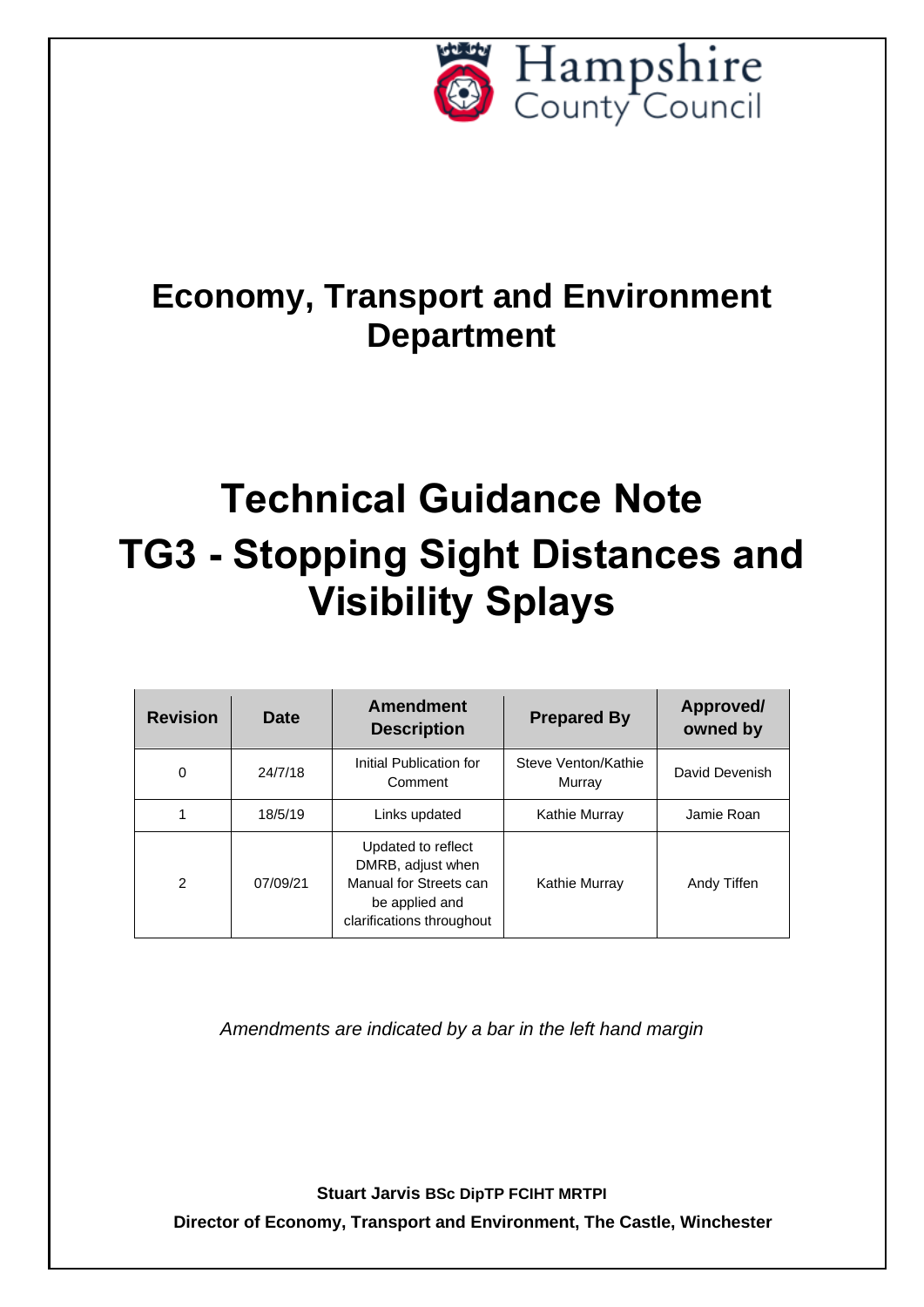

## **CONTENTS**

| 3.1 |  |
|-----|--|
| 3.2 |  |
| 3.3 |  |
| 3.4 |  |
| 3.5 |  |
| 3.6 |  |
| 3.7 |  |
|     |  |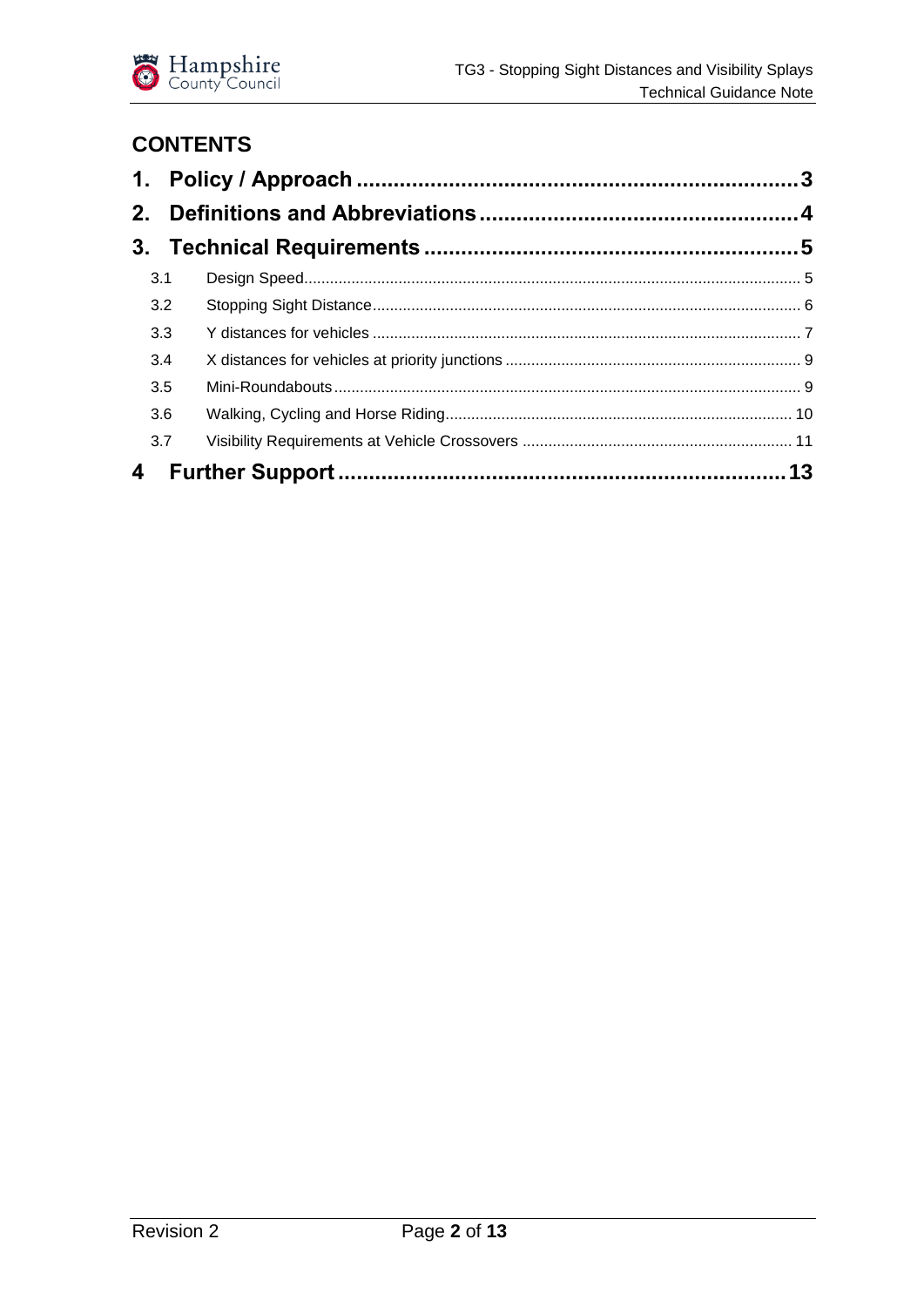## <span id="page-2-0"></span>**1. Policy / Approach**

- 1.1. An important contribution to road safety is the provision of adequate visibility thereby enabling road users to see a potential hazard in time to slow down or stop comfortably before reaching it. For links, this will be provision of appropriate Stopping Sight Distances (SSDs) and, for junctions, provision of appropriate visibility splays.
- 1.2. For all traffic locations including traffic signals, DMRB visibility standards apply where the Design Speed is above 64kph. MfS criteria shall apply where the Design Speed is up to and including 60kph. Between 60kph and 64kph, SSD may be relaxed as detailed in 3.2.3. Refer to Section 3.1 for Design Speed.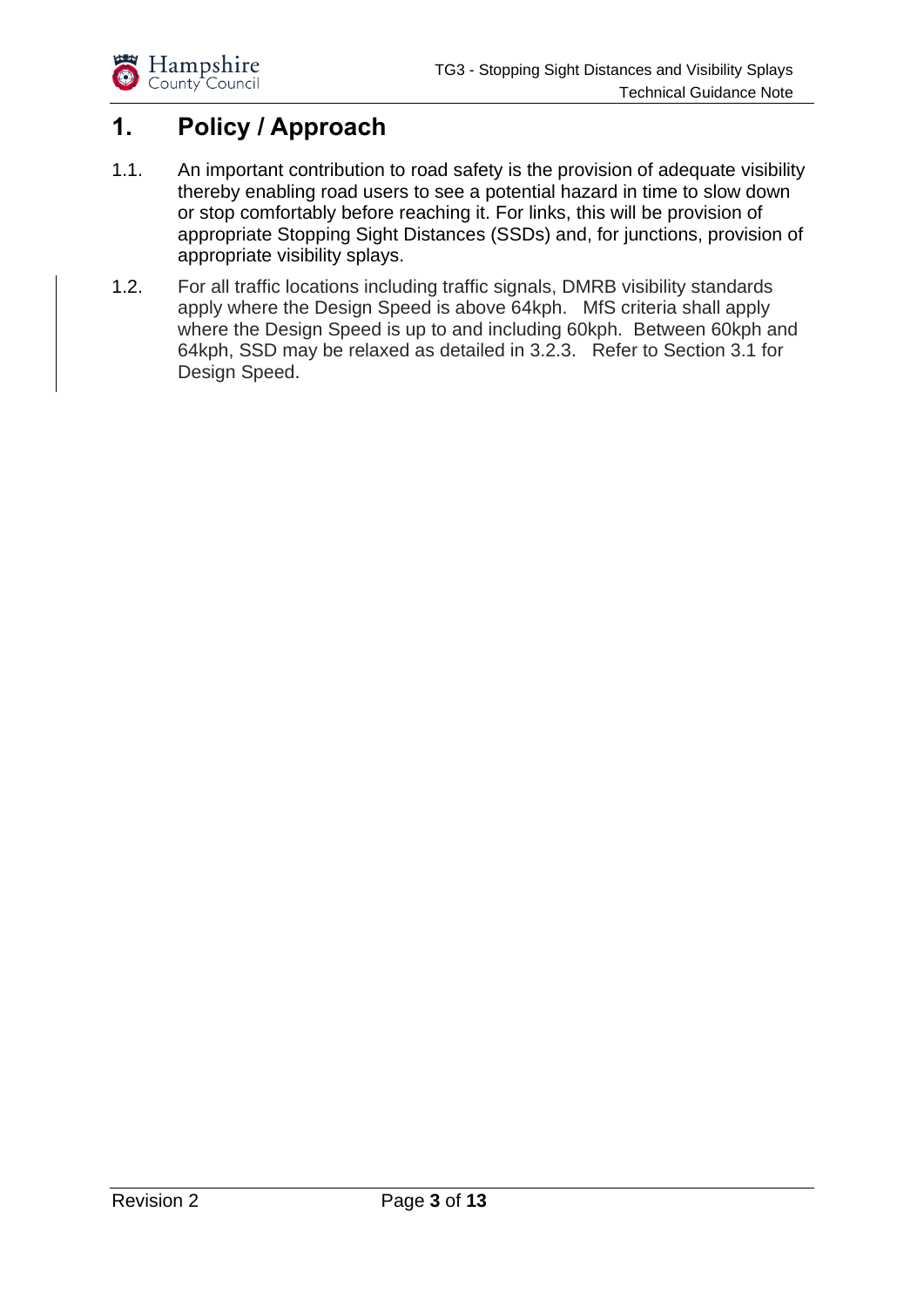

## <span id="page-3-0"></span>**2. Definitions and Abbreviations**

| <b>DMRB</b>                                                          | Design Manual for Roads and Bridges - The Stationery<br>Office publication containing current standards, advice<br>notes and other guidance documents relating to the design,<br>maintenance, operation and improvement of motorways<br>and trunk roads but also adopted by local Highway<br>Authorities for use on the local Highway Network |  |  |  |  |
|----------------------------------------------------------------------|-----------------------------------------------------------------------------------------------------------------------------------------------------------------------------------------------------------------------------------------------------------------------------------------------------------------------------------------------|--|--|--|--|
| <b>Departure</b><br>from<br><b>Standard</b><br>(Departure or<br>DfS) | A non-compliance with a Mandatory Requirement of a<br>Standard, as set out in HCC's Technical Guidance Notes<br>or other policy/standard document cross-referred to from<br>the Technical Guidance Notes.                                                                                                                                     |  |  |  |  |
| <b>HCC</b>                                                           | <b>Hampshire County Council</b>                                                                                                                                                                                                                                                                                                               |  |  |  |  |
| <b>Immediate</b><br>approaches<br>to junctions                       | The area within 1.5 x SSD of a junction on both major and<br>minor arms. This applies only where MfS criteria doesn't<br>apply.                                                                                                                                                                                                               |  |  |  |  |
| <b>Links</b>                                                         | Carriageway between immediate approaches to junctions                                                                                                                                                                                                                                                                                         |  |  |  |  |
| <b>Mandatory</b><br><b>Requirement</b>                               | A statement in a standard that is associated with the words<br>"shall" or "shall not"                                                                                                                                                                                                                                                         |  |  |  |  |
| <b>Measured</b>                                                      | In accordance with Section 3.1 and CA 185                                                                                                                                                                                                                                                                                                     |  |  |  |  |
| speed                                                                | Vehicle speed measurement (DMRB)                                                                                                                                                                                                                                                                                                              |  |  |  |  |
| <b>MfS</b>                                                           | Manual for Streets - published 2007 by Thomas Telford<br>Publishing                                                                                                                                                                                                                                                                           |  |  |  |  |
| MfS <sub>2</sub>                                                     | Manual for Streets 2 – Wider Application of the Principles<br>Published September 2010 by CIHT                                                                                                                                                                                                                                                |  |  |  |  |
| <b>SSD</b>                                                           | Stopping Sight Distance (Refer to 3.2)                                                                                                                                                                                                                                                                                                        |  |  |  |  |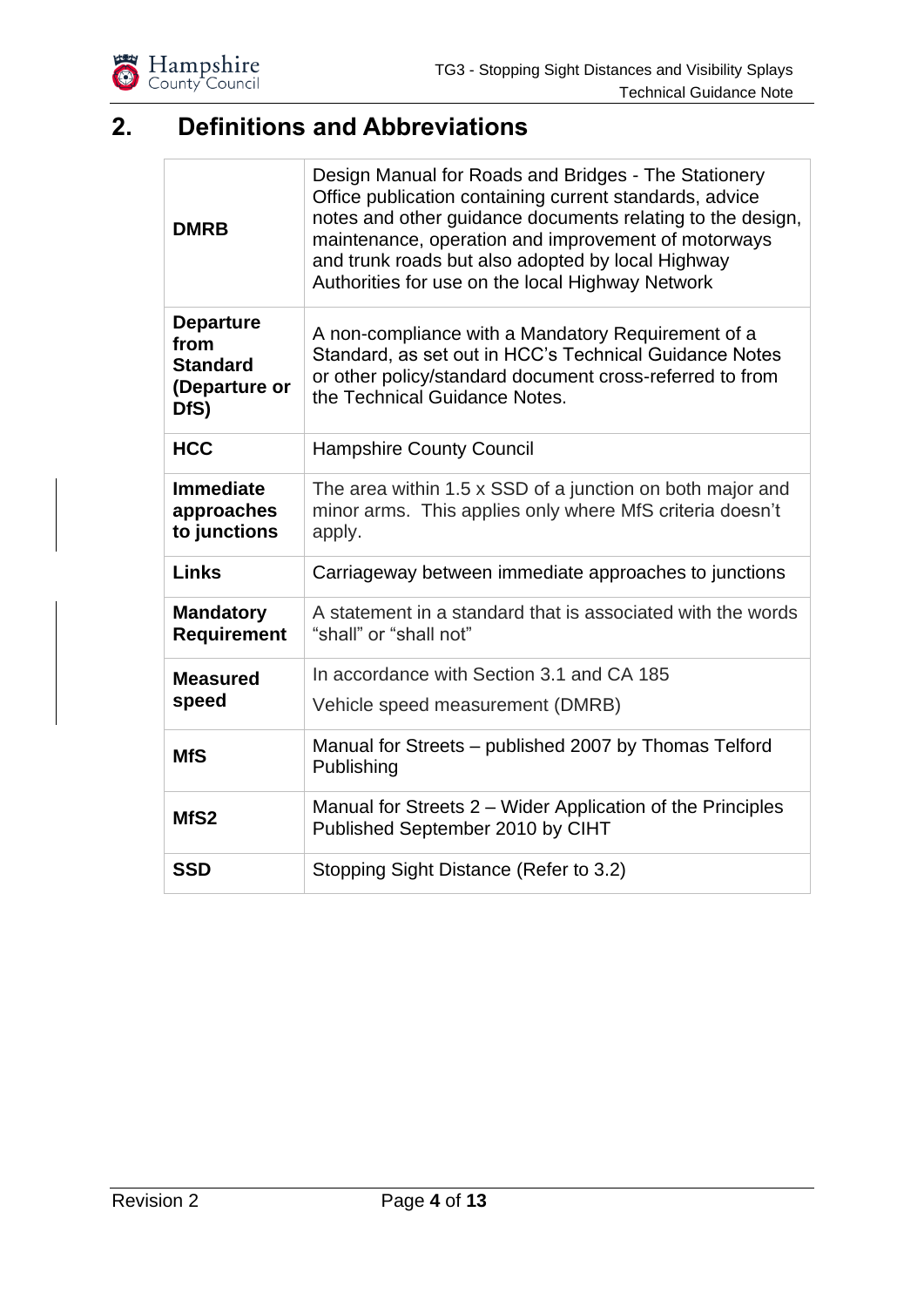

## <span id="page-4-0"></span>**3. Technical Requirements**

#### <span id="page-4-1"></span>**3.1 Design Speed**

#### *For New Roads*

- 3.1.1. The Design Speed for new roads (excluding new residential estates and new roads with a proposed Speed Limit of 30mph or less) shall be selected using the procedure in CD 109 Highway Link Design (DMRB).
- 3.1.2. The Design Speed for new residential estates and new roads with a proposed Speed Limit of 30mph or less shall be determined based on the proposed Speed Limit for the new road in accordance with MfS2 Section 8. Refer also to TG1–Highway Cross Sections and TG2–Alignment Design.

#### *For Existing Roads*

- 3.1.3. For improvements to existing roads, the Design Speed shall be the 85<sup>th</sup> percentile speed derived from the measured speeds (regardless of the posted speed limit) as follows:
- 3.1.4. Speed measurements shall be taken in accordance with CA 185 using spot speeds measurements as opposed to the Journey Speed. For nonsignalised junctions, the location at which the speed measurements are to be taken shall be at the approximate "Y" distance (see Figure 3.1) based on the posted Speed Limit of the major road.
- 3.1.5. The method of measurement of the spot speeds shall be in accordance with CA 185 including free flow conditions, minimum number of vehicles measured, frequency of measurement and timing.
- 3.1.6. In the absence of confirmed dry weather and road conditions,  $85<sup>th</sup>$  percentile speeds shall be increased by 8kph for dual carriageways and 4kph for single carriageways in accordance with CA 185.
- 3.1.7. Where there is a difference in speed depending on the direction of travel, different Y distances may be used (rather than a single Y distance based on the highest speed).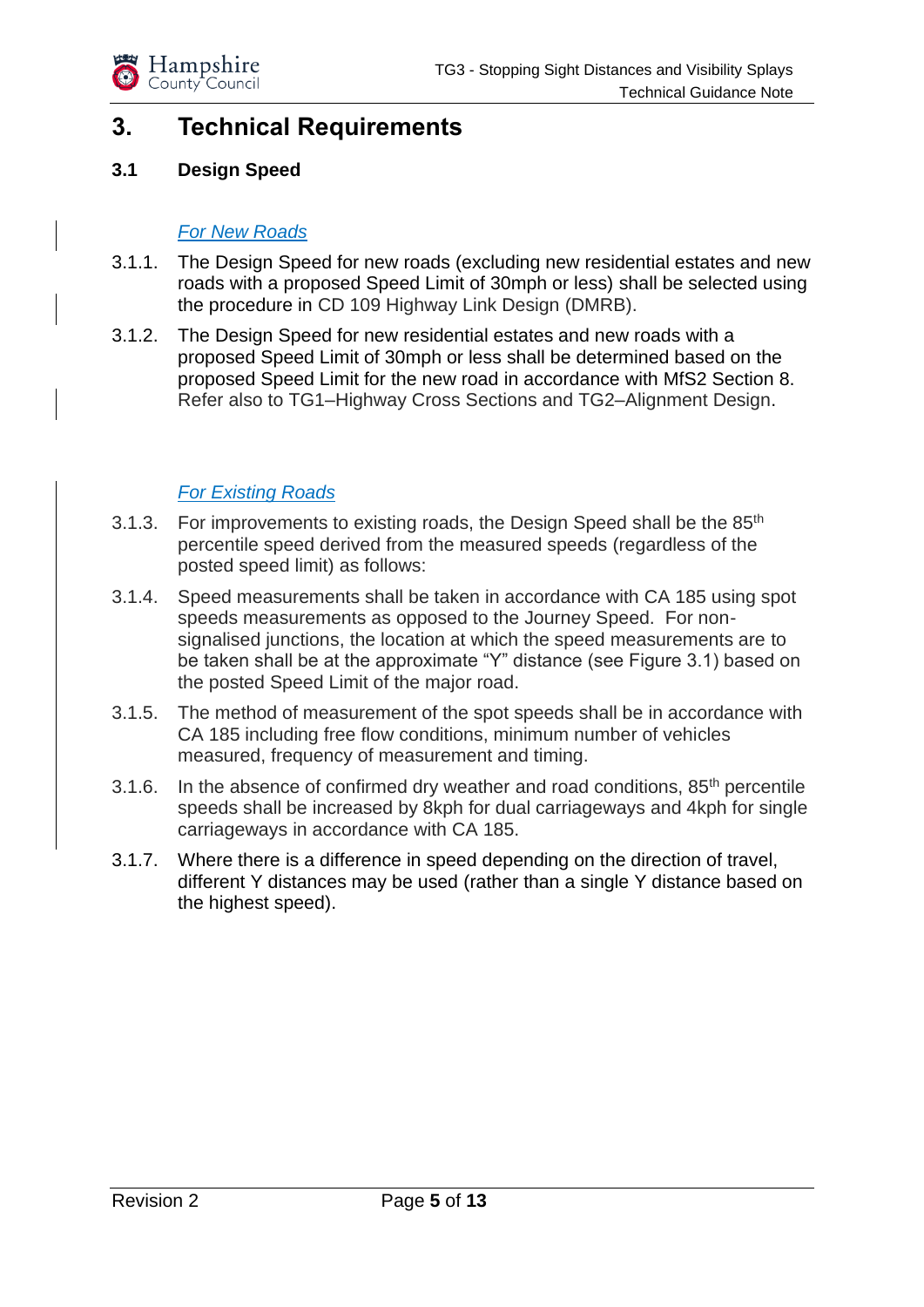



**Figure 3.1 – Indicative Measurement Locations**

#### <span id="page-5-0"></span>**3.2 Stopping Sight Distance**

3.2.1 SSD's shall be based on the Design Speed in accordance with Table 2.10 in CD 109 or Table 7.1 in MfS as appropriate. The minimum Design Speed for SSD shall be 20mph. Where the Design Speed falls between the tabulated values in CD 109 or MfS, the higher value shall be used. Alternatively, the SSD may be calculated from first principles. HCC has developed a SSD calculator which is available at

<https://www.hants.gov.uk/transport/developers/technical-guidance>

- 3.2.2 DMRB allows relaxations in certain circumstances; however the SSD shall not be relaxed on the "immediate approaches" to junctions. Within links the SSD can be relaxed based on the Design Speed, and in accordance with CD 109.
- 3.2.3 For Design Speeds between 60 and 64kph and the characteristics of the road align with paragraph 1.3.6. of MfS2, the following may be used in the calculator to establish the SSD:
	- Reaction time of 2.0 seconds
	- Absolute Minimum deceleration rate of 0.375g
- 3.2.4 For S278 and S38 Design Audit Submissions, any relaxations included within the design shall be detailed and the mitigating circumstances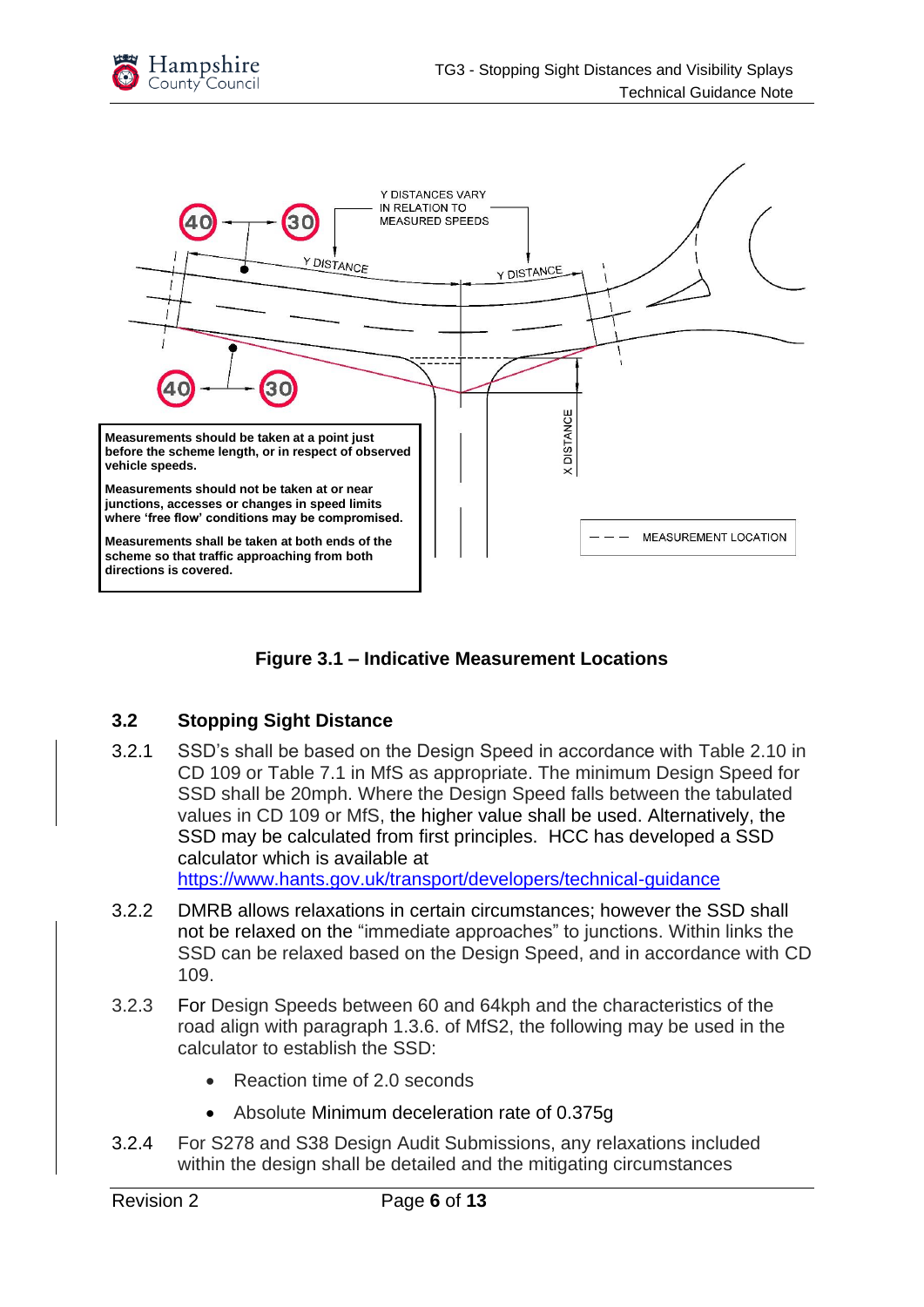

explained. This shall also be provided to the Road Safety Auditor within the Safety Audit Brief (Refer to TG17 – Departures from Standard and TG18 – Road Safety Audits.

3.2.5 When assessing **forward visibility,** the vertical visibility envelope shall be as stated in MfS/CD 109 respectively with an object height of **between 0.6m and 2.00m where MfS applies and between 0.26m and 2.00m where DMRB applies (ie above 60kph)**. Where the forward visibility line passes over any soft landscaping areas (eg where the alignment is on a horizontal curve), 600mm vertical clearance shall be achieved above the soft landscaping/grass to allow for vegetation growth. Where 600mm clearance is not achievable, hard landscaping should be considered. Horizontally, visibility splays shall not be obstructed by vegetation. Proposed planting or trees shall be set back sufficiently so as not to impede the visibility splay once fully mature. Refer also to TG15 – Trees, Landscape and Ecology.

#### <span id="page-6-0"></span>**3.3 Y distances for vehicles**

- 3.3.1 The Y distance is the Stopping Sight Distance.
- 3.3.2 The point to which the Y distance to the left is measured may be relaxed by measuring to the major road centreline, where there is:
	- A refuge island with high level keep left signs within the Y distance or
	- Double white line road markings exist for the length of the Y distance

Refer to Figure 3.2.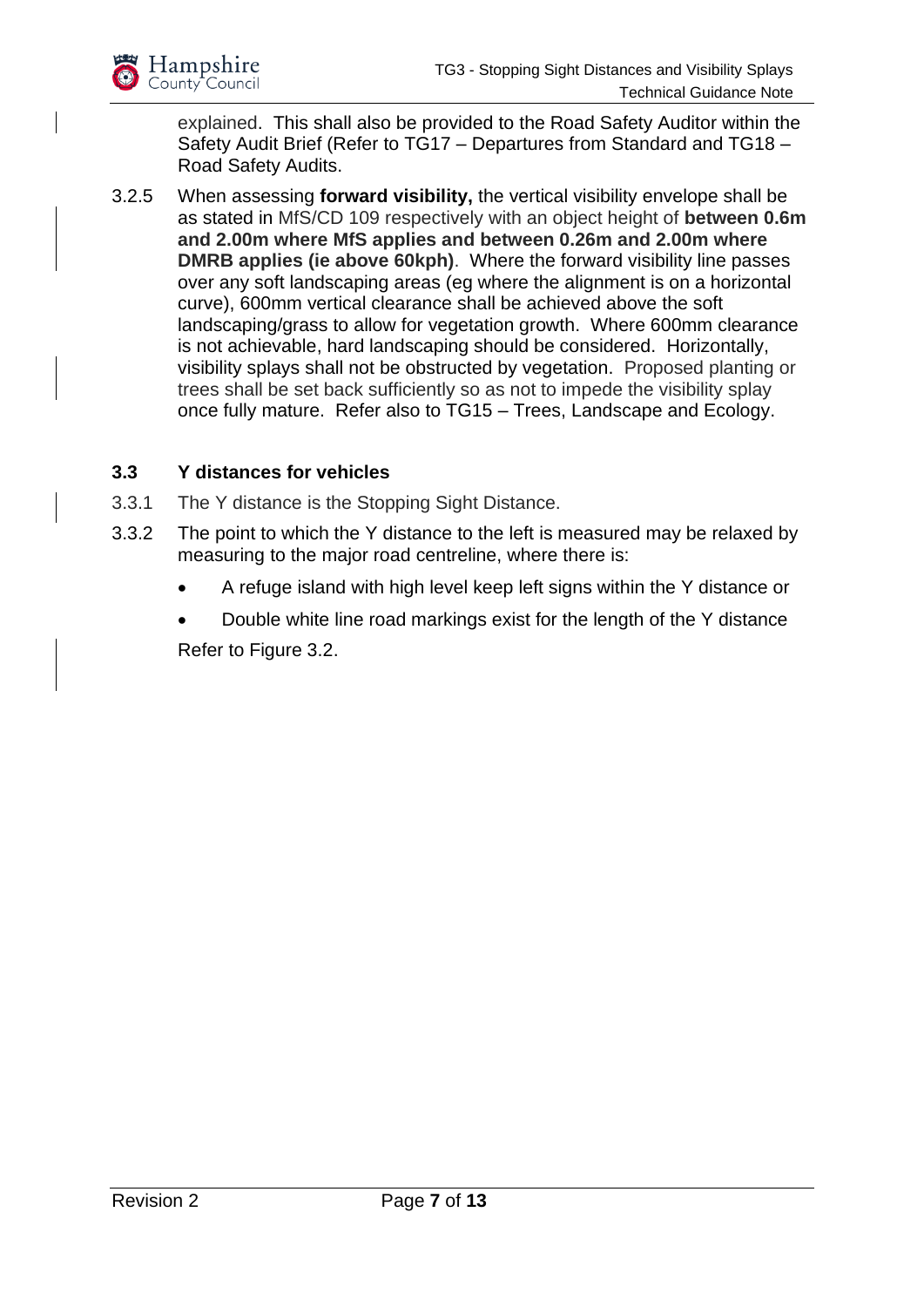



**Figure 3.2 – Measurement of Y Distances**

- 3.3.3 The point to which the Y distance is measured should be to the channel line as shown in Figure 3.2. This may be relaxed to the wheel track (a maximum of 300mm from the channel) if required, with the wheel track being measured either from the face or the kerb or edge line, if one exists, otherwise from the edge of the surface course. However, this shall not be permitted where the Y distance to the left has already been relaxed as in 3.3.2.
- 3.3.4 Where there is a difference in speed depending on the direction of travel, different Y distances may be used (rather than a single Y distance based on the highest speed).
- 3.3.5 The visibility splay shall not enter an adjacent junction minor arm such that a vehicle waiting to exit the adjacent junction would then obscure the visibility splay (i.e. for a junction to the right the visibility splay shall not cross the tangent point of the bellmouth with the mainline, for a junction to the left the visibility splay shall not cross the centreline of the adjacent junction). Where the adjacent junction to the right is a merge, the visibility splay shall not enter the merge taper.
- 3.3.6 The visibility splay shall not enter and adjacent crossovers where there are 10 or more residential units or any commercial units.
- 3.3.7 The vertical visibility envelope when assessing visibility along the Y distance shall have an object height of between **0.6m and 2.0m**. Horizontally, visibility splays shall not be obstructed by vegetation. Proposed planting or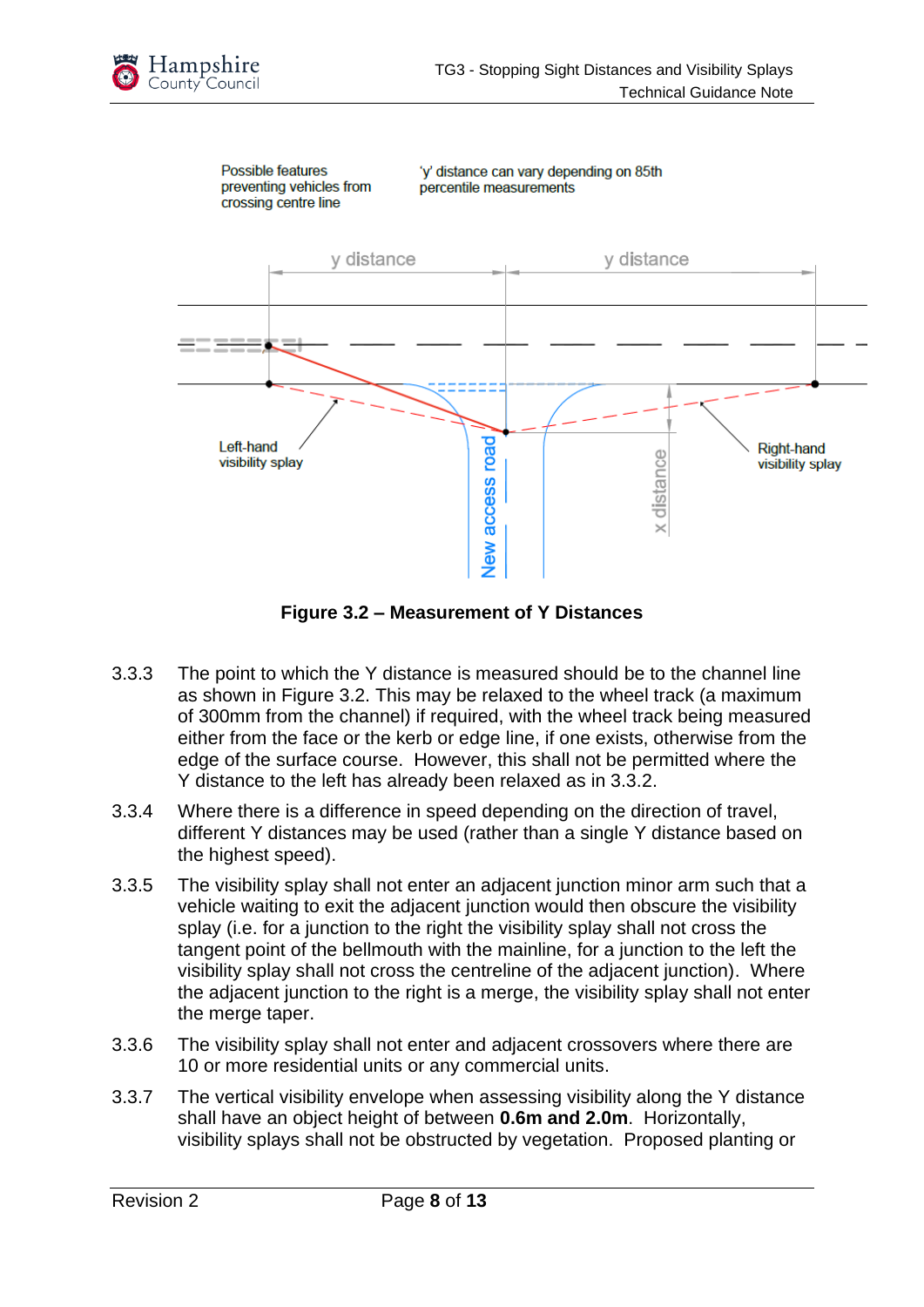

trees shall be set back sufficiently so as not to impede the visibility splay once fully mature. Refer also to TG15 – Trees, Landscape and Ecology.

#### <span id="page-8-0"></span>**3.4 X distances for vehicles at priority junctions**

3.4.1 The X distance for priority junctions shall be as detailed in the table below.

| <b>Type of Priority Junction</b>                                                                    | <b>X Distance</b> |
|-----------------------------------------------------------------------------------------------------|-------------------|
| All priority junctions where the<br>major road is less than 40mph                                   | 2.4 <sub>m</sub>  |
| <b>Simple priority junctions (as</b><br>defined by CD 123) where the<br>major road is 40mph or more | 2.4 <sub>m</sub>  |
| All other priority junctions where<br>the major road is 40mph or more                               | 4.5m              |

#### <span id="page-8-1"></span>**3.5 Mini-Roundabouts**

- 3.5.1 Mini-roundabouts shall only be located on streets where MfS criteria apply and shall be designed in accordance with CD 116 (DMRB). Miniroundabouts shall only be used on roads with a **speed limit** of 30mph or less and where the 85th percentile speed of traffic is less than 35mph within a distance of 70 metres from the proposed give way line **on all approaches** (see 2.8 CD 116).
- 3.5.2 The following table replaces the values for E in Table 5.22 in CD 116. See also Figure 3.3. For D and F refer to CD116.
	- "D" is the Visibility Distance from one arm to the approach of the adjacent arm.
	- "E" is the Stopping Sight Distance to the give-way line on the approach to the junction.
	- "F" is the set-back position from which "D" is measured.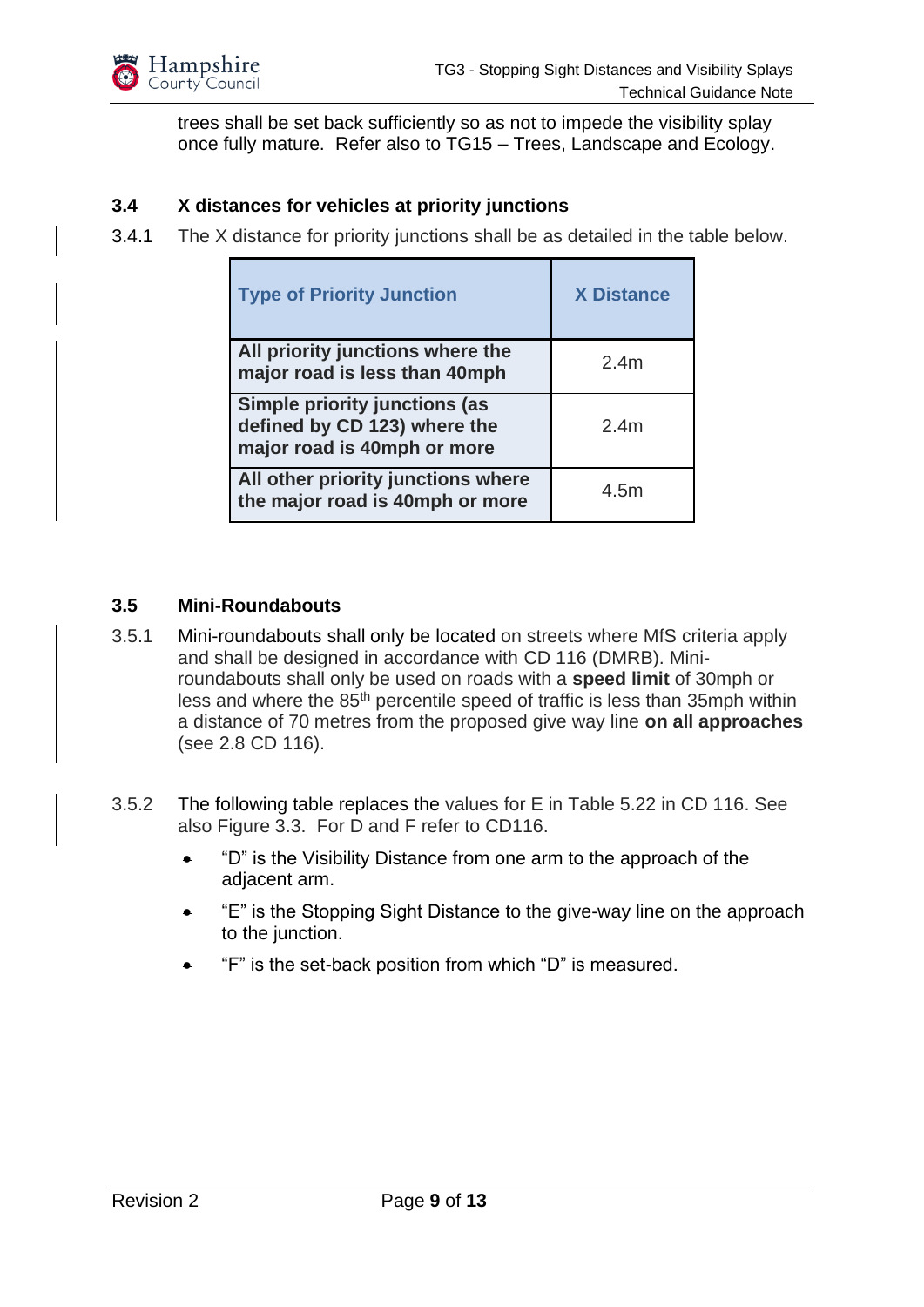| 85th percentile speed of<br>arm to the right (mph) | <b>SSD (MfS)</b><br>"F" |
|----------------------------------------------------|-------------------------|
| 35                                                 | 60 <sub>m</sub>         |
| 30                                                 | 50 <sub>m</sub>         |
| 25                                                 | 40 <sub>m</sub>         |
| 20                                                 | 30 <sub>m</sub>         |





#### <span id="page-9-0"></span>**3.6 Walking, Cycling and Horse Riding**

3.6.1 Requirements for walking, cycling and horse riding shall be considered as appropriate, in accordance with the relevant national design standards including DMRB, MfS, Traffic Sign Manual Chp 6, [Local Transport Note 1/20](https://www.gov.uk/government/collections/local-transport-notes) and [Traffic Advisory Leaflets such as](https://www.gov.uk/government/collections/traffic-advisory-leaflets) 03/05, 04/05, 05/05, 03/03 etc (published by the Department for Transport).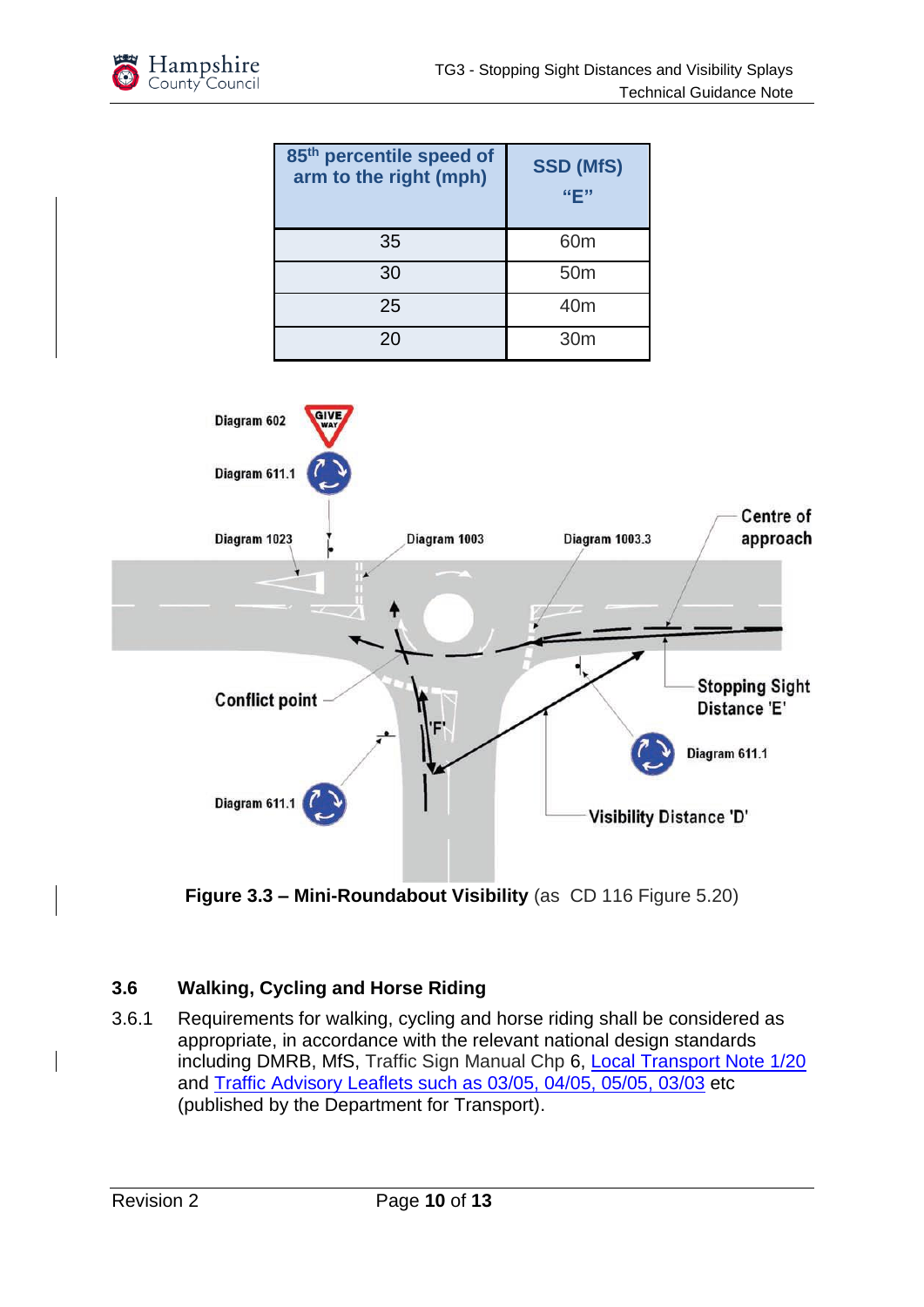- 3.6.2 Each crossing location with a carriageway shall be assessed in terms of visibility splay and stopping sight distance in accordance with CD 143 and CD 195 (DMRB) and utilising MfS SSD's only where MfS applies.
- 3.6.3 Set-back x-distances shall be 1.5, 2.4 & 3m respectively for pedestrians / cyclists / equestrians. The y-distances for equestrians shall be as detailed in CD 143.

#### <span id="page-10-0"></span>**3.7 Visibility Requirements at Vehicle Crossovers**

3.7.1 For vehicle crossovers (ie dropped kerb accesses rather than full bellmouth construction), the x and y-distance(s) can either be based on the Design Speed or as detailed in the table below where speed data isn't required by the Highway Authority. See also Figure 3.4.

| <b>Speed Limit</b><br>(mph) | 20               | 30               | 40               | 50               | 60               |
|-----------------------------|------------------|------------------|------------------|------------------|------------------|
| <b>X Distance</b>           | 2.0 <sub>m</sub> | 2.0 <sub>m</sub> | 2.4 <sub>m</sub> | 2.4 <sub>m</sub> | 2.4 <sub>m</sub> |
| <b>Y Distance</b>           | 25m              | 43 <sub>m</sub>  | 96 <sub>m</sub>  | 160 <sub>m</sub> | 215m             |



**Figure 3.4 – Vehicle Crossover Visibility**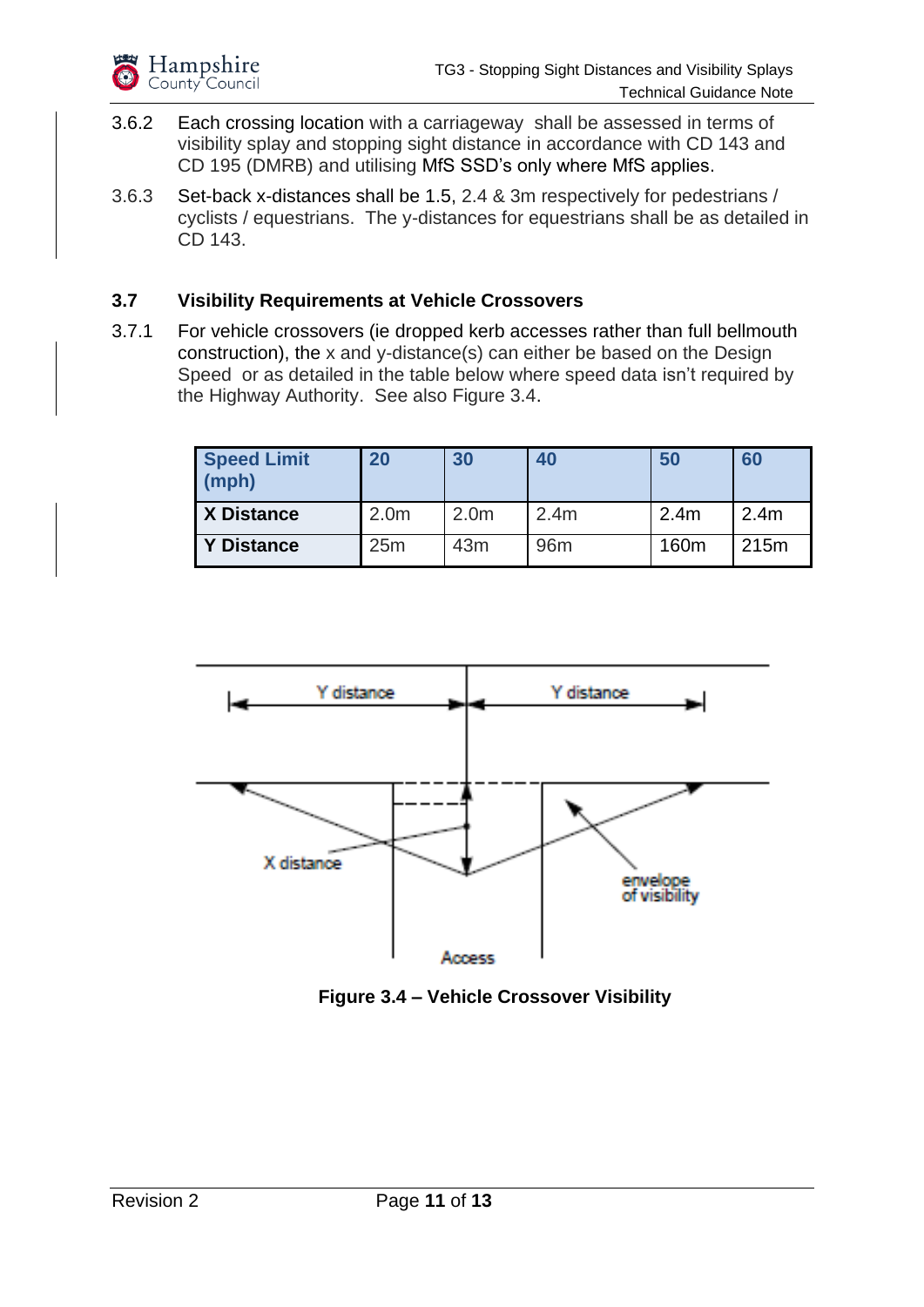

3.7.2 Where the proposed access crosses a footway/cycleway then inter-visibility from between the driver and any footway/cycleway users shall be provided. This shall be measured as 2m x 2m from the back of the footway/verge and be kept clear of any obstruction greater than 600mm in height. See Figure 3.5.



**Figure 3.5 – Pedestrian/Vehicle Intervisibility at Vehicle Crossovers.**